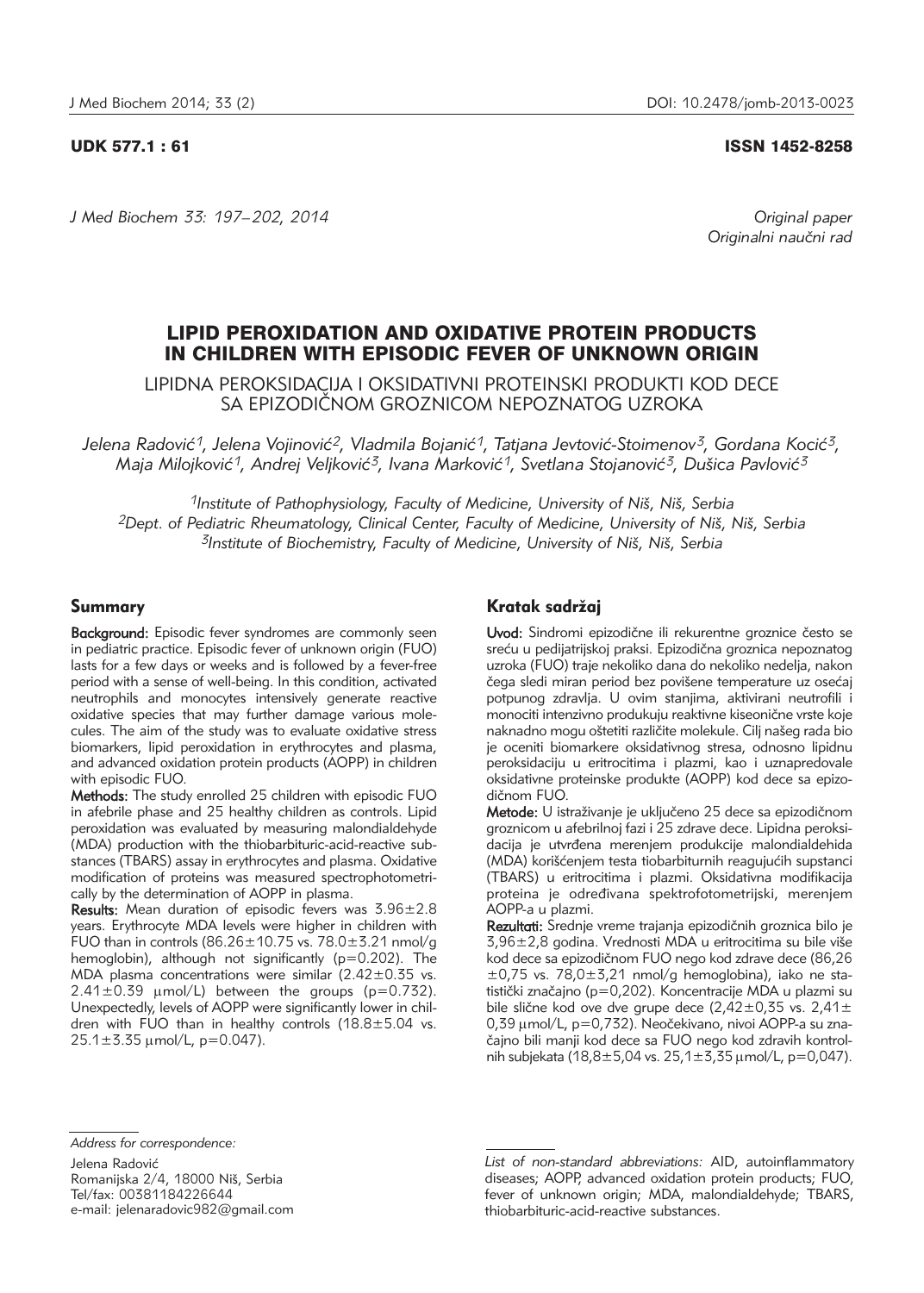Conclusions: Episodic fevers of unknown origin with an average duration of 3.96±2.8 years do not cause significant oxidative modifications of lipids and proteins in children.

Keywords: blood proteins, fever of unknown origin, malondialdehyde, pediatrics, reactive oxygen species

#### Introduction

Fever is one of the most common signs in pediatric practice. Children, especially in the first years of life, have about 10 self-limited viral illnesses accompanied with fever. Sometimes the origin of fever remains unknown, and if the diagnosis is uncertain after 1 week of intensive evaluation, the fever is designated as a fever of unknown origin (FUO). FUO may occur as a single illness, where fever ≥38.0 °C lasts at least 3 weeks. On the other hand, recurrent or episodic FUOs are defined as three or more fevers ≥38.0 °C, that last for a few days to a few weeks, with a fever-free period and a sense of well-being (1–3). These syndromes represent a diagnostic challenge and usually the right diagnosis is delayed. According to the results of various studies, the main causes of FUO are infections. However, there are numerous noninfectious FUO. The second most frequent single FUOs are of inflammatory and malignant origin or due to collagen vascular disease (2, 4, 5). Beside infections, other causes of episodic FUO are more commonly hereditary, autoinflammatory and sometimes autoimmune diseases (2–4).

The most prevalent reasons of recurrent or episodic fever syndromes in pediatric practice are autoinflammatory diseases (AID). This is a group of hereditary diseases, monogenic or multifactorial (*Table I*), characterized by seemingly unprovoked episodes of fever and localized inflammation (peritonitis or pleuritis, synovitis, skin rash, fatigue, etc.) (1, 2, 5). Most of the AID are caused by mutations in the genes coding inflammasome sequences or its regulatory molecules in the cells of the innate immune system. A defect in the inflammasome control leads to interleukin-1 (IL-1) pathway disorders, without involvement of a distinct pathogen or the adaptive immune system. The caspase-1 inflammasome dysregulation results in diminished control over the IL-1 precursor processing and increased secretion of this proinflammatory cytokine (1, 6).

In chronic episodic FUO there is a cyclic activation of leukocytes, mostly neutrophils, monocytes, macrophages and dendritic cells, that now intensively secrete lymphokines and endogenous pyrogenic cytokines, such as IL-1 $\beta$ , IL-6, TNF-alpha (7). Interleukin-1 $\beta$  plays an important part in the inflammatory response. It resets the hypothalamic thermoregulatory center causing fever, induces leukocytosis, cachexia, hyperalgesia, increases acute-phase protein synthesis, etc. Beside cytokines, activated neutrophils and monocytes produce significant amounts of reacZaključak: Epizodične groznice nepoznatog uzroka u trajanju od  $\frac{3}{96} \pm 2.8$  godina ne izazivaju značajnu oksidativnu modifikaciju lipida i proteina kod dece.

Ključne reči: proteini krvi, groznica nepoznatog uzroka, malondialdehid, pedijatrija, reaktivne kiseonične vrste

| Monogenic                                                                 | Polygenic/Multifactorial                                                                      |
|---------------------------------------------------------------------------|-----------------------------------------------------------------------------------------------|
| Blau's syndrome                                                           | Adult onset Still's disease                                                                   |
| Cyclic neutropenia syndrome<br>and periodic fever                         | Behcet's disease                                                                              |
| Familial Cold<br>Autoinflammatory Syndrome<br>$(FCAS)*$                   | Chronic recurrent<br>multifocal osteomyelitis                                                 |
| Familial Mediterranean Fever<br>(FMF)                                     | Crohn's disease                                                                               |
| Mevalonate Kinase Deficiency<br>(MKD)                                     | Periodic Fever, Aphthous<br>stomatitis, Pharyngitis,<br>cervical Adenitis syndrome<br>(PFAPA) |
| Muckle-Wells Syndrome<br>$(MWS)*$                                         | Pseudo-gout                                                                                   |
| Neonatal-Onset Multisystem<br>Inflammatory Disease<br>(NOMID)*            | Systemic onset juvenile<br>idiopathic arthritis                                               |
| Tumor necrosis factor<br>Receptor-Associated Periodic<br>Syndrome (TRAPS) | Urate crystal arthritis (gout)                                                                |
| Pyogenic Arthritis, Pyoderma<br>gangrenosum and Acne<br>syndrome (PAPA)   |                                                                                               |

Table I The monogenic and multifactorial autoinflammatory diseases.

belong to the Cryopyrin-Associated Periodic fever Syndromes (CAPS).

tive oxygen species (ROS) and reactive nitrogen intermediates via the NADPH oxidase complex and myeloperoxidase system during phagocyte oxidative burst (8). In these instances, reactive oxygen/nitrogen species may cause cell injury via the membrane lipid peroxidation and oxidative modification of carbohydrates, proteins and nucleic acids.

A positive feedback loop between IL-1 $\beta$  secretion, phagocyte activation and ROS production may aggravate inflammation and oxidative stress. Interleukin-1b induces neutrophilia and activation of phagocytic NADPH oxidase (6, 9, 10). Activated phagocytes in turn produce the proinflammatory cytokines (IL-1, TNF- $\alpha$ , and IL-6) (8), while ROS regulate IL-1 $\beta$  production through the inflammasome and nuclear factor-k B activation, and recruitment of phagocytes into the affected tissues (11). Because of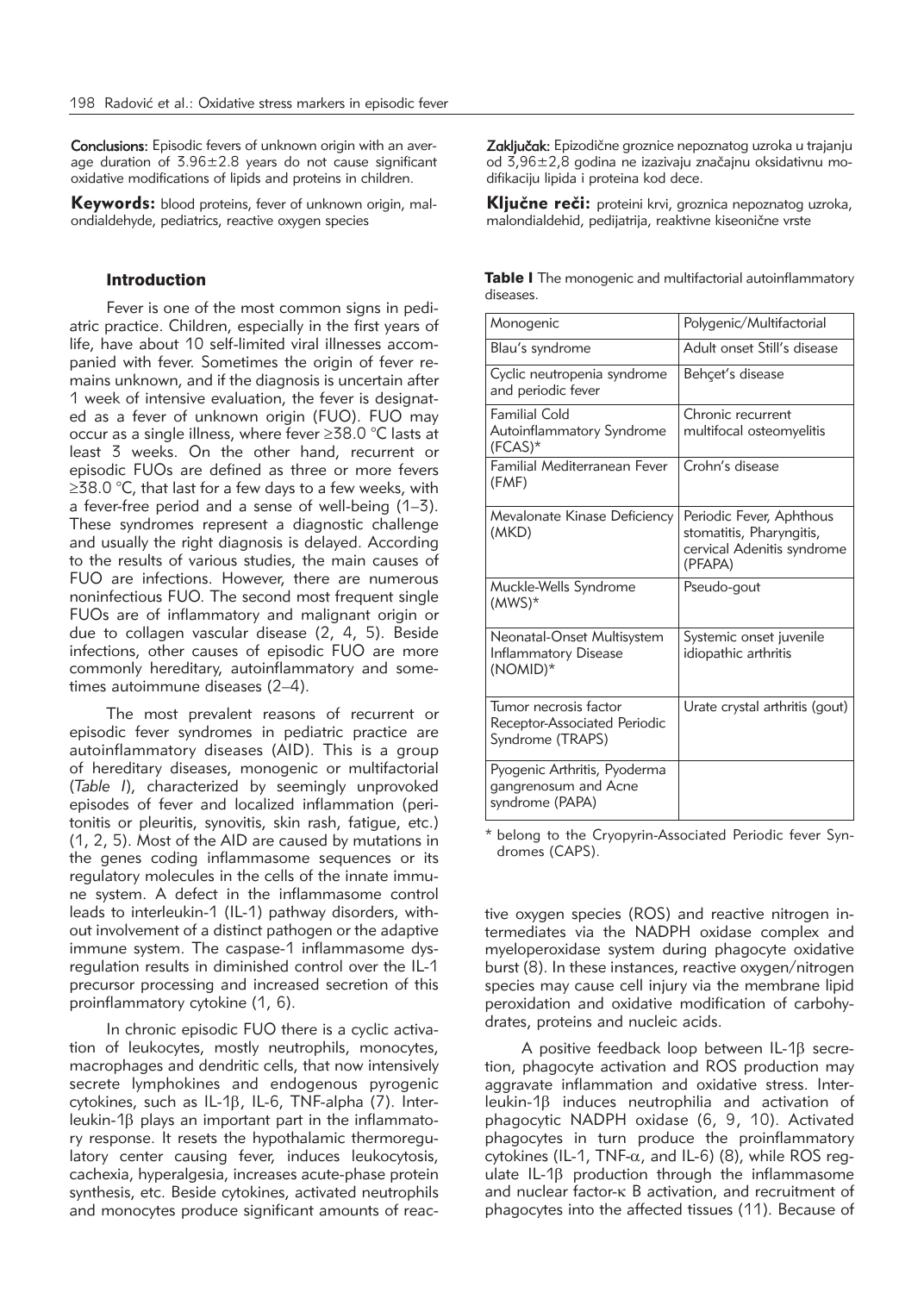this, ROS formation may be prolonged in episodic FUO syndromes even in the fever-free periods. The role of oxidative stress in inflammation has been described in the pathogenesis of many diseases, including the autoinflammatory (8, 9, 12). In some patients with AID subclinical inflammation and oxidative stress have been reported during fever-free periods (13– 15). Considering all the abovementioned, there is perhaps enhanced oxidant production and accumulation of oxidative stress damage in persons with episodic FUO.

The goal of our study was to determine oxidative stress biomarkers in children with episodic fever of unknown origin, through the assessment of lipid peroxidation, both in erythrocytes and plasma, as well as advanced oxidation protein products. Our intention was to generally assess oxidative stress damage in these persons, when they are not directly affected by a febrile phase.

#### Patients and Methods

The study was conducted in compliance with the Declaration of Helsinki and Good Clinical Practice (GCP) Guidelines. The relevant study documents have been approved by an Independent Ethics Committee. The patients' informed consent forms were provided in both written and oral form and signed by parents and, when possible, the patients.

The study group comprised 25 eligible children with episodic FUO referred to the Department of Pediatric Rheumatology, Clinical Center in Niš, Serbia. There were 14 (56%) boys and 11 (44%) girls with episodic FUO, with febrile episodes recurring for at least one year, without a febrile episode in the previous two weeks. During the thorough diagnostic procedure, infectious, autoimmune, metabolic and potentially malignant diseases were excluded. The children were not on drug therapy in the afebrile period when the blood samples were collected. A total of 25 healthy children who accepted to donate blood samples, taken for regular health checkups, comprised the control group. They were age and sex- -matched to the children with episodic FUO.

We collected the whole blood samples with EDTA, after which plasma and washed erythrocytes were separated by a centrifuge. Lipid peroxidation (LP) was evaluated by measuring malondialdehyde (MDA) production with the thiobarbituric acid reactive substances (TBARS) assay in plasma and washed erythrocytes. Protein oxidation was measured by the determination of advanced oxidation protein products (AOPP) in plasma.

TBARS in erythrocytes were assessed spectrophotometrically according to the Jain et al. (16) method. Trichloroacetic acid and tertiary butyl alcohol were added to erythrocytes in phosphate buffer (pH – 7.4) forming the chromogen. The absorption was measured at 532 nm wavelength. MDA concentration was expressed as nanomoles per gram of hemoglobin. TBARS concentration in plasma was determined spectrophotometrically according to the Andreeva et al. (17) method. The method is based on the reaction of MDA with thiobarbituric acid, at a high temperature and low pH. Measurement of MDA-TBA 2 chromogen is then assessed at 532 nm wavelength.

AOPP in plasma were determined spectrophotometrically according to chloramine T solution, which in the presence of potassium iodide absorbs at 340 nm (18).

Complete blood count, erythrocyte sedimentation rate, and C-reactive protein (CRP) and albumin concentrations were measured at the Biochemical Laboratory of the Clinic of Children's Internal Disease in Niš, Serbia.

Complete blood count parameters (erythrocytes, leukocytes, platelets and hemoglobin) were assessed using the COULTER® AcT Diff Analyzer (Beckman Coulter Corporation, Hialeah, FL, USA), an automated hematology analyzer with a complete reagent system and authentic Coulter technology: triplicate counting, proven Coulter histogram differential, patented sweep flow technology and extended platelet counting.

For CRP and albumins concentration measurement, we used a fully automated Erba Mannheim XL600 analyzer with photometric tests and commercially available reagents of the manufacturer (ERBA Diagnostics Mannheim Gmbh, Baden-Wurttemberg, Germany).

Erythrocyte sedimentation rate was assessed using the Westengard ESR method (19).

The results were expressed as mean  $\pm$  standard deviation or median  $\pm$  interguartile range values, as appropriate. Statistical analysis of biochemical parameters was conducted with the Mann-Whitney U-test or Students t-test, with statistical significance at  $p < 0.05$ . For correlation between the parameters, we used Spearman's rank order correlation. Statistical analysis was performed using the SPSS 17.0 (SPSS, Chicago, IL, USA) statistical program.

#### **Results**

Average age of the children with episodic FUO was  $10.7\pm4.0$  years, and  $11.2\pm3.9$  years that of the healthy children. Mean duration of a fever episode was  $3.53\pm1.26$  days, and the average duration of recurrent episodes was  $3.96 \pm 2.8$  years (range:  $1-6.7$ ).

The children with episodic FUO reported occasionally other symptoms, and among the most frequent were: abdominal pain (70%), lymphadenopathy (62.5%), headache (45.8%), polyarthralgia (33.3%),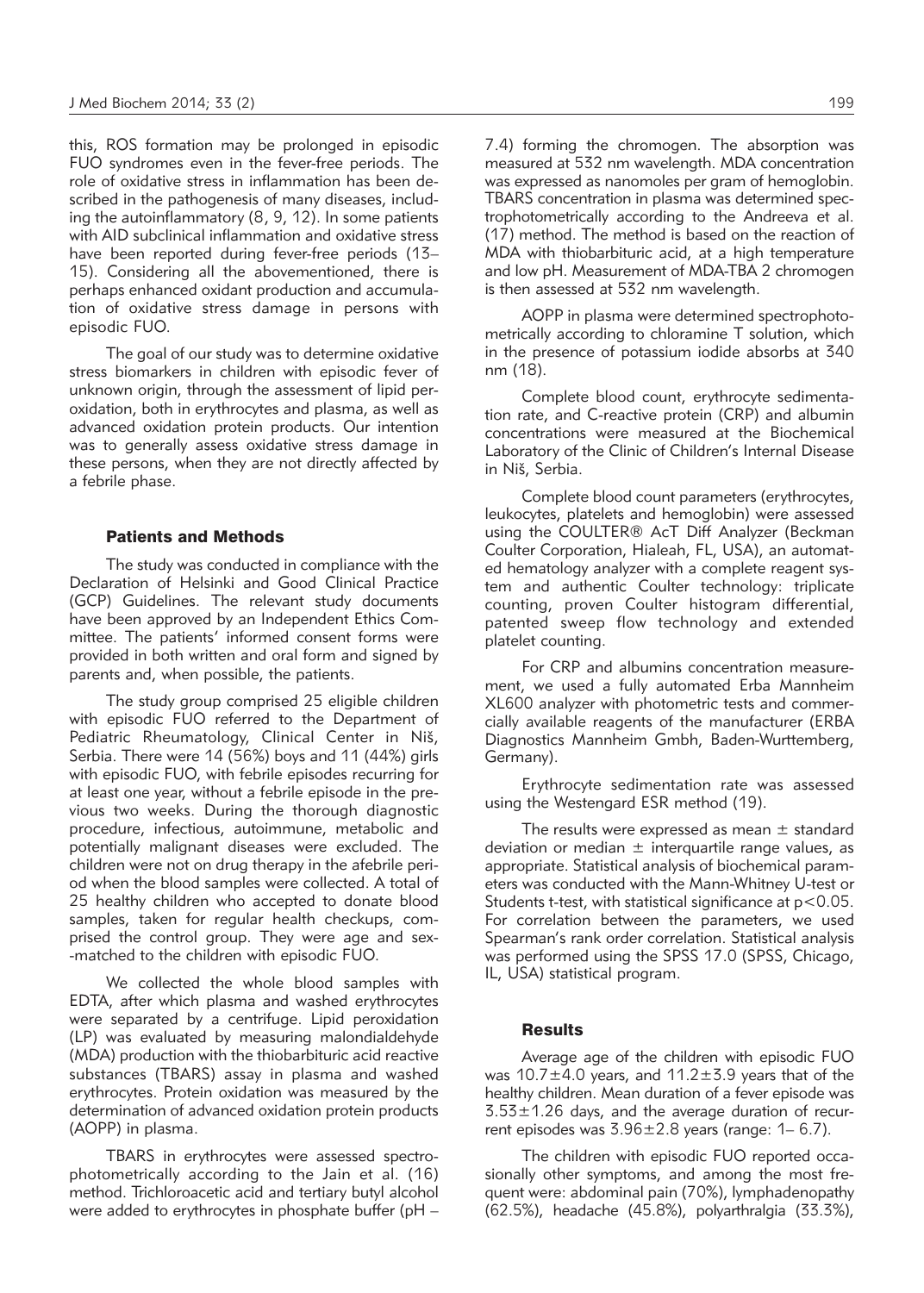Table II The results of MDA and AOPP levels in the study group and controls.

|                                                                | <b>MDA</b><br>erythrocytes<br>(nmol/g Hgb) | <b>MDA</b><br>plasma<br>$(\mu \text{mol/L})$ | <b>AOPP</b><br>$(\mu \text{mol/L})$ |  |
|----------------------------------------------------------------|--------------------------------------------|----------------------------------------------|-------------------------------------|--|
| Children<br>with FUO                                           | $86.26 \pm 10.75$                          | $2.42 \pm 0.35$                              | $18.8 + 5.04$                       |  |
| Healthy<br>children                                            | $78.0 \pm 5.21$                            | $2.41 \pm 0.39$                              | $25.1 \pm 5.35*$                    |  |
| * statistically significant for p<0.05 compared to study group |                                            |                                              |                                     |  |

AOPP – advanced oxidation protein products; Hgb – hemoglobin; MDA – malondialdehyde.

|             | Table III Demographic data, blood count and inflammatory |  |  |  |
|-------------|----------------------------------------------------------|--|--|--|
| parameters. |                                                          |  |  |  |

|                         | Children<br>with FUO<br>$(n=25)$ | Healthy<br>children<br>$(n=25)$ | p value |
|-------------------------|----------------------------------|---------------------------------|---------|
| Age (years)             | $10.7 \pm 4.0$                   | $11.2 \pm 5.9$                  |         |
| BMI ( $\text{kg/m}^2$ ) | $16.7 + 2.1$                     | $17.2 \pm 5.3$                  |         |
| RBC $(x10^{12}/L)$      | $4.583 \pm 0.228$                | $4.602 \pm 0.188$               | 0.76    |
| HGB (g/L)               | $133.80 \pm 14.4$                | 135.50±10.17                    | 0.35    |
| WBC $(x109/L)$          | $7.08 \pm 3.17$                  | $7.34 \pm 2.24$                 | 0.84    |
| PLT $(x10^9/L)$         | $332.43 \pm 80.6$                | $291.2 \pm 57.5$                | 0.51    |
| ESR                     | $9 + 8.8$                        | $9.1 \pm 9.9$                   | 0.98    |
| $CRP$ (mg/L)            | $1.93 \pm 2.78$                  | $0.68 + 1.9$                    | 0.27    |
| Albumins $(q/L)$        | $47.28 \pm 3.75$                 | $45.18 \pm 5.04$                | 0.22    |

CRP – C-reactive protein; ESR – erythrocyte sedimentation rate; PLT – thrombocyte count; RBC – erythrocyte count; WBC – leukocyte count.

urticarial skin rash (33.3%), myalgia (29.2%), malaise (29.2%), oligoarthralgia (20.8%) and monoarthralgia (16.7%).

Levels of erythrocyte MDA were higher in children with episodic FUO than in healthy children, but without statistical significance ( $p=0.202$ ). There was no difference in MDA concentrations in plasma (p=0.732) between the groups. Interestingly, levels of AOPP were significantly lower in children with episodic FUO than in controls (p=0.047). The levels of MDA and AOPP are shown in *Table II*.

Correlation between the examined oxidative parameters was low (0.1 to 0.4), except for MDA erythrocytes and AOPP levels in children with FUO that showed a moderate but statistically significant positive correlation ( $rs=0.516$ ,  $p=0.02$ ).

Also, erythrocyte MDA levels correlated positively with the albumin levels in the children with episodic FUO (rs=0.476, p=0.046). There were no other significant correlations between the oxidative stress biomarkers and C-reactive protein, albumins or leukocytes (*Table III*).

There was no significant difference in the complete blood count between the groups. Demographic data, complete blood count and inflammatory parameters are shown in *Table III*.

### **Discussion**

Fever is an important adaptive mechanism in the fight against infections. However, in the innate immune system disorders with spontaneous inflammasome activity, prolonged fever and inflammation may cause damage to the biomolecules and cells (7).

Malondialdehyde is one of the LP end-products and, since it is not generated exclusively through LP, it is considered as a general indicator of oxidative stress (8, 12). One of the often used and valid models for studying the effects of oxidative stress and lipid peroxidation are erythrocyte membranes (20). Although the levels of erythrocyte MDA in our study were higher in the children with episodic FUO than in controls, the difference did not reach statistical significance. This result most probably reflects an effective erythrocytes' antioxidative system response and sufficient protective concentrations of plasma antioxidants in these conditions (12, 21).

Plasma MDA originates from peroxidation of plasma lipids, thrombocytes, endothelial and other cells. Its level has been used as an indirect indicator of tissue LP, as lipid peroxidation products diffuse from damaged tissues and sites of inflammation into the circulation (12, 22, 23). Plasma MDA values were very similar between our groups, suggesting no significant tissue damage in children with episodic FUO. It is important to note that both erythrocyte and plasma MDA values were assessed in the afebrile phase, because lipid peroxidation products are often found in inflammatory diseases and show significantly higher values in the acute period of disease than in remission (12, 24, 25). The significant positive correlation of erythrocyte MDA with AOPP and albumins in our study may indicate elevated ROS levels in the febrile phase of episodic FUO and their modifying effects on lipids and proteins in this phase.

Albumins provide very important antioxidant defense activity in the plasma, especially their reduced thiol groups, that protect other macromolecules from oxidative injury (26). Advanced oxidation protein products are oxidative stress biomarkers in plasma, mostly derived from albumins, and to a lesser extent from fibrinogen and lipoproteins. They are normally formed in small amounts and their concen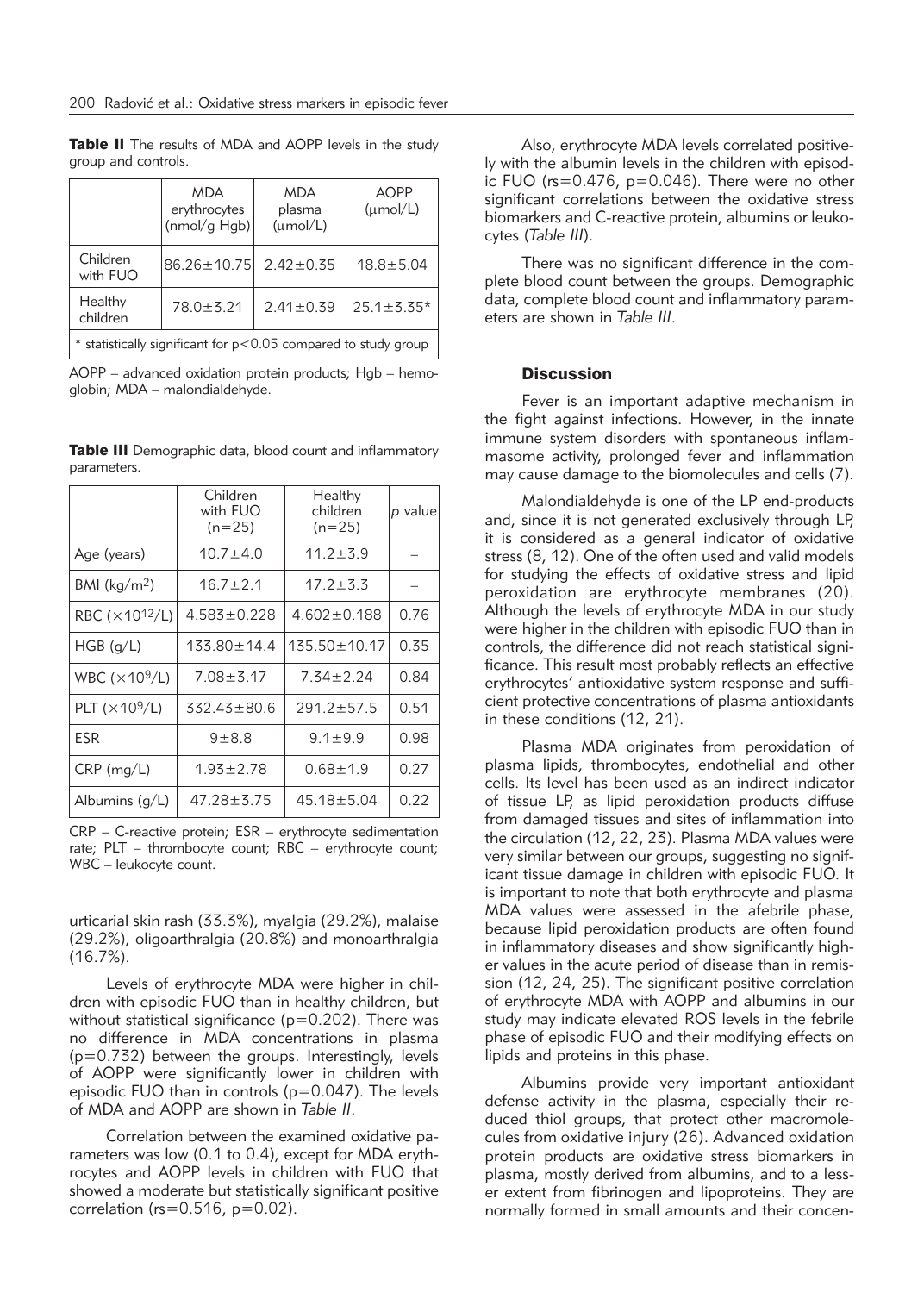trations steadily increase with age (27, 28). AOPP are also recognized as markers of inflammation, with high levels being reported in diseases such as diabetes, chronic renal failure, hyperlipidemia, etc. (29, 30). Neutrophil oxidative potential was shown to be directly involved in plasma AOPP formation through the activity of myeloperoxidase, that is mostly abundant in these cells (8, 27, 28).

The higher values of AOPP in healthy children were unexpected, although the probability value was borderline significant (p=0.047). AOPP concentrations were not increased in the afebrile phase in the children with episodic FUO. It has been determined that AOPP levels are significantly higher in the attack period of inflammatory diseases than in remission and in controls (14, 28, 31). In the study of Keskin et al. (28), levels of AOPP were significantly higher in the active stage of Henoch–Schonlein purpura, a systemic inflammation of the blood vessels that commonly affects children, than in remission stage and in healthy controls. Also, the AOPP levels were similar in the remission stage and in controls.

We showed that episodic fevers that persist for approximately four years are not accompanied by significant AOPP accumulation, unlike in chronic inflammatory diseases. In the fever-free period, AOPP are normally cleared from plasma by the mononuclear phagocyte system (16, 27, 28). Also, free oxygen radicals, that are gradually and episodically released during the phases of inflammation, may increase the

# **References**

- 1. Ozen S, Frenkel J, Ruperto N, Gattorno M; Eurofever Project. The Eurofever Project: towards better care for autoinflammatory diseases. Eur J Pediatr 2011; 170(4): 445–52.
- 2. Long SS. Distinguishing among prolonged, recurrent, and periodic fever syndromes: approach of a pediatric infectious diseases subspecialist. Pediatr Clin North Am 2005; 52(3): 811–35, vii.
- 3. Chandy CJ, Gilsdorf JR. Recurrent fever in children. Pediatr Infect Dis J 2002; 21: 1071–80.
- 4. Majeed HA. Differential diagnosis of fever of unknown origin in children. Curr Opin Rheumatol 2000; 12(5): 439–44.
- 5. Knockaert DC. Recurrent fevers of unknown origin. Infect Dis Clin N Am 2007; 21: 1189–211.
- 6. Papin S, Cuenin S, Agostini L, Martinon F, Werner S, Beer H-D, et al. The SPRY domain of Pyrin, mutated in familial Mediterranean fever patients, interacts with inflammasome components and inhibits proIL-1b processing. Cell Death Differ 2007; 14: 1457–66.
- 7. Sarkisian T, Emerit I, Arutyunyan R, Levy A, Cernjavski L, Filipe P. Familial Mediterranean fever: clastogenic plasma

antioxidant defense capacity by the activation of enzymatic defense systems and better counteract ROS effects. This is opposite to prolonged or continuous inflammation in chronic diseases, where the total antioxidant capacity becomes reduced due to the high consumption (32, 33).

In conclusion, our study shows that episodic fevers with an average duration of four years do not cause significant oxidative modifications of lipids and proteins, and there is no substantial oxidative stress in children with these conditions. Among the examined parameters, erythrocyte membranes were the most vulnerable to ROS, and these oxidative changes endure the longest in the circulation. Decreased AOPP values in episodic FUO could be the result of the compensating, higher antioxidative capacity of the blood, induced by reactive molecular species.

*Acknowledgments.* The authors acknowledge the financial support within the Project III 41018: »Preventive, therapeutic and ethical approach in preclinical and clinical studies of the genesis and modulators of redox cell signaling in immune, inflammatory and proliferative cell response« of the Ministry of Education, Science and Technological Development of the Republic of Serbia.

#### Conflict of interest statement

The authors stated that there are no conflicts of interest regarding the publication of this article.

factors correlated with increased  $O_2^{(-)}$  – production by neutrophils. Human Genetics 1997; 101: 238–42.

- 8. Witko-Sarsat V, Gausson V, Descamps-Latscha B. Are advanced oxidation protein products potential uremic toxins? Kidney Int Suppl 2003; (84): S11–14.
- 9. Hou CC, Lin H, Chang CP, Huang WT, Lin MT. Oxidative stress and pyrogenic fever pathogenesis. Eur J Pharmacol 2011; 667(1–3): 6–12.
- 10. Chae JJ, Aksentijevich I, Kastner DL. Advances in the understanding of familial Mediterranean fever and possibilities for targeted therapy. Br J Haematol 2009; 146(5): 467–78.
- 11. Meissner F, Molawi K, Zychlinsky A. Superoxide dismutase 1 regulates caspase-1 and endotoxic shock. Nature Immunology 2008; 9: 866–72.
- 12. Gürel A, Armutçu F, Damatoğlu S, Unalacak M, Demircan N. Evaluation of erythrocyte Na<sup>+</sup>, K<sup>+</sup>-ATPase and superoxide dismutase activities and malondialdehyde level alteration in coal miners. Eur J Gen Med 2004; 1(4): 22–8.
- 13. Duzova A, Bakkaloglu A, Besbas N, Topaloglu R, Ozen S, Ozaltin F, et al. Role of A-SAA in monitoring subclinical